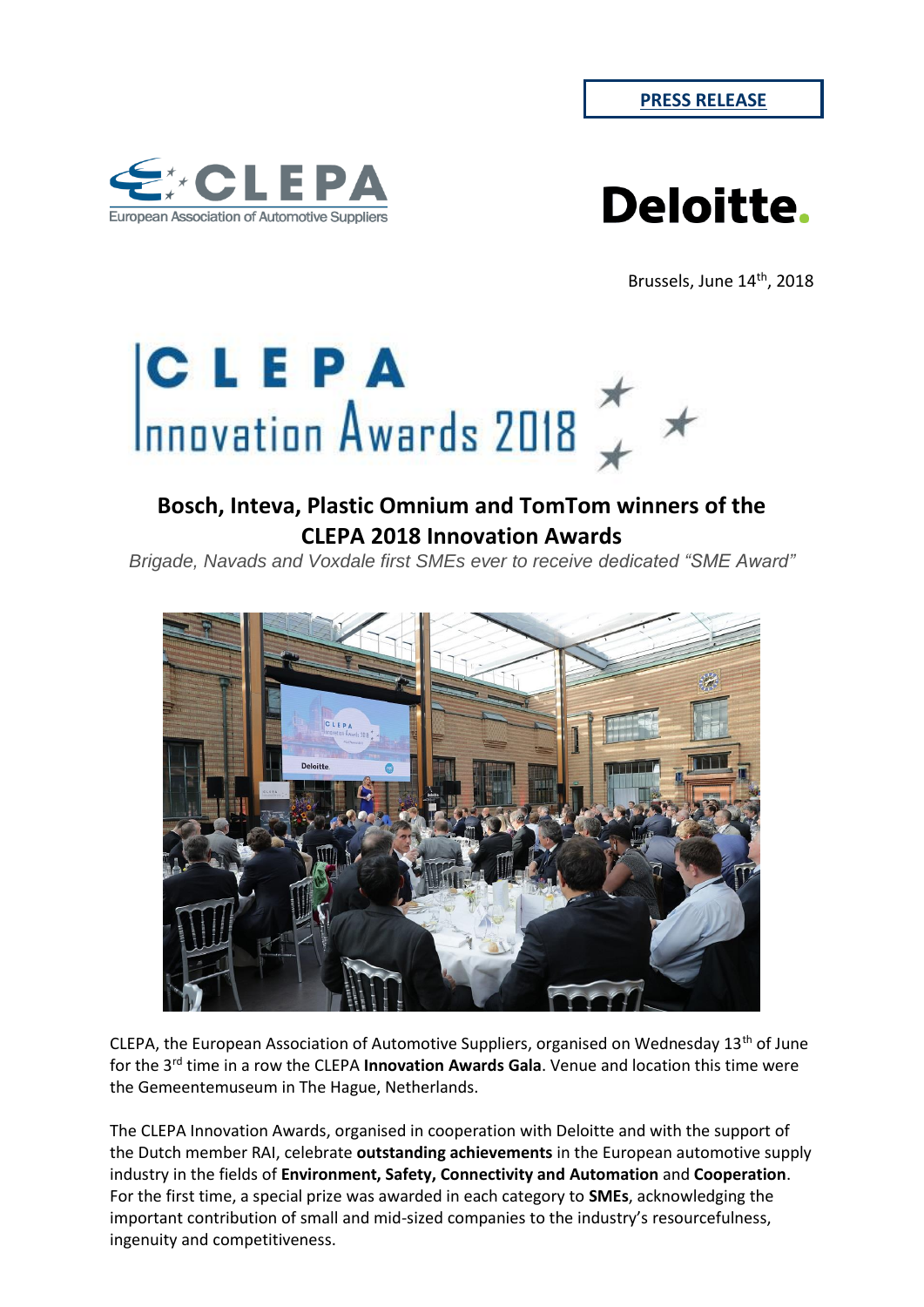**Plastic Omnium, Bosch, TomTom and Inteva** clinched victory in the respective above-mentioned categories. **Brigade, Navads and Voxdale** are the first SMEs ever to receive a dedicated "SME Award*"* – in the categories Connectivity and Automation, Cooperation and Safety respectively.

Not less than 130 guests from the key players in the European automotive supply industry attended the yearly event.

As it was the case for the two previous editions, the event took place in conjunction with the association's yearly General Assembly meeting.

Roberto Vavassori, CLEPA President said: *"Our industry is the leader in Europe in terms of new patents filed every year, and the winning innovations for 2018 testify of the ingenuity and creativity of our highly talented people. Solutions for refueling plug-in hybrid vehicles, sustainable clean diesel systems, smart assistance for electric vehicles, or advanced rider assistance for twowheelers: these are just examples of how European companies promote a better environment, well-being for citizens, and increased safety and convenience for more integrated mobility solutions; from two to four wheels, from private to public transport. Only through continuous innovation we will maintain European leadership in the present and the future."*

Sigrid de Vries, CLEPA's Secretary General underlined the significance of the record 63 applications: *"Digitalisation and sustainability are transforming the automotive industry as well as the vehicle population on the roads. This year, the CLEPA awards see a great diversity in terms of company background, focus, size and activity. It is great to celebrate such excellence across the sector. I'd like to thank our Innovation Awards partner Deloitte, the members of the jury, and all entrants for taking part in this journey. We hope to receive even more applications next year!"*

#### **AWARD CATEGORIES**

#### **ENVIRONMENT**

| - Winner:                            | Plastic Omnium: Tanktronic - intelligent fuel system tailored for plug-<br>in hybrid vehicles |
|--------------------------------------|-----------------------------------------------------------------------------------------------|
| $-2^{nd}$ :                          | Faurecia: EHRS - Exhaust Heat Recovery System                                                 |
| $-3rd$ :                             | Eberspächer: Tunnel Mixer for sustainable clean diesel systems                                |
| <b>SAFETY</b>                        |                                                                                               |
| - Winner:                            | Bosch - advanced rider assistance systems for motorcycles                                     |
| $-2^{nd}$ :                          | Veoneer - LIV 2.0 context-aware research platform                                             |
| $-3^{\text{rd}}$ :                   | Continental – MFC500 camera, merging computer vision and surround<br>view                     |
| - SME Winner:                        | Brigade - Quiet Vehicle Sounder, making silent vehicles safer                                 |
| <b>CONNECTIVITY &amp; AUTOMATION</b> |                                                                                               |
| - Winner:                            | TomTom – EV service, bringing the EV driver peace of mind                                     |
| $-2^{nd}$ :                          | Veoneer - LIV 2.0 context-aware research platform                                             |
| $-3$ <sup>rd</sup> :                 | Bosch - mySPIN, Smartphone Integration in motorcycle infotainment<br>systems                  |
| - SME Winner:                        | Navads - Presence Management Platform for digital visibility and<br>smart mobility            |
| <b>COOPERATION</b>                   |                                                                                               |
| - Winner:                            | Inteva - real-time scanning for stitching automotive interiors                                |
| $-2^{\text{nd}}$ :                   | Magna - carbon fiber subframe for vehicles                                                    |
| $-3^{\text{rd}}$ :                   | Maxion Wheels - Acorus, a reinvention of the wheel                                            |
| - SME Winner:                        | Voxdale: consortium for a Formula E racing team                                               |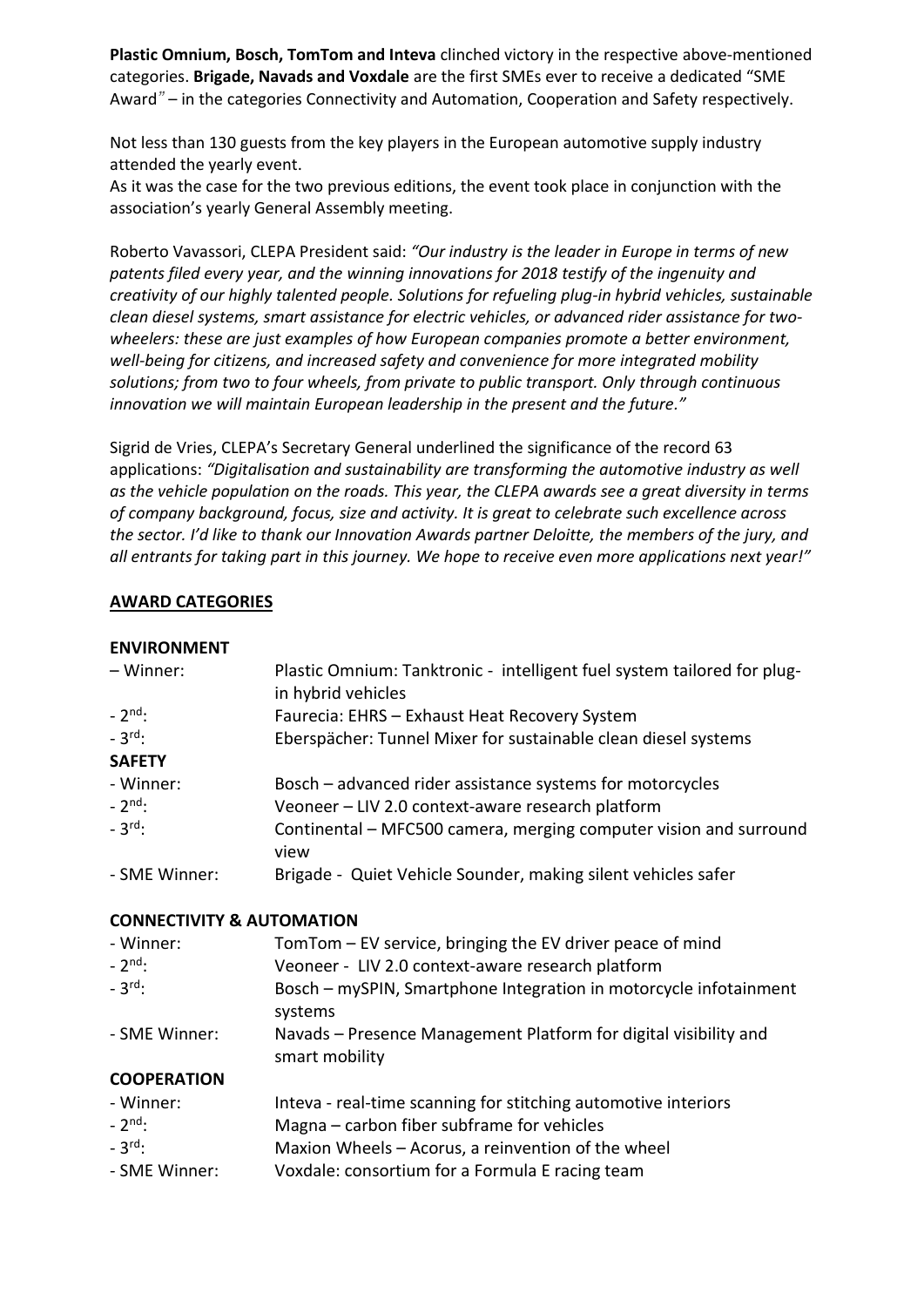Once more, a distinguished jury of international experts selected the above innovations as they scored highest marks in terms of ambition, market relevance, impact and quality of the innovation:

## **Connectivity & Automation**

*Arjen Bongard* Automotive IT *Magnus Granstrom* Chalmers

## **Cooperation**

*Margriet van Schijndel-de Nooij*  EARPA- Association of Automotive R&D organisations *Chris Mason* FISITA

## **Environment**

*Greg Archer* Transport & Environment *Zizi Samaras* Thessaloniki University

## **Safety**

*Antonio Avenoso* ETSC- European Transport Safety Council *Michiel van Ratingen* Euro NCAP *Laurianne Krid* FIA Region I